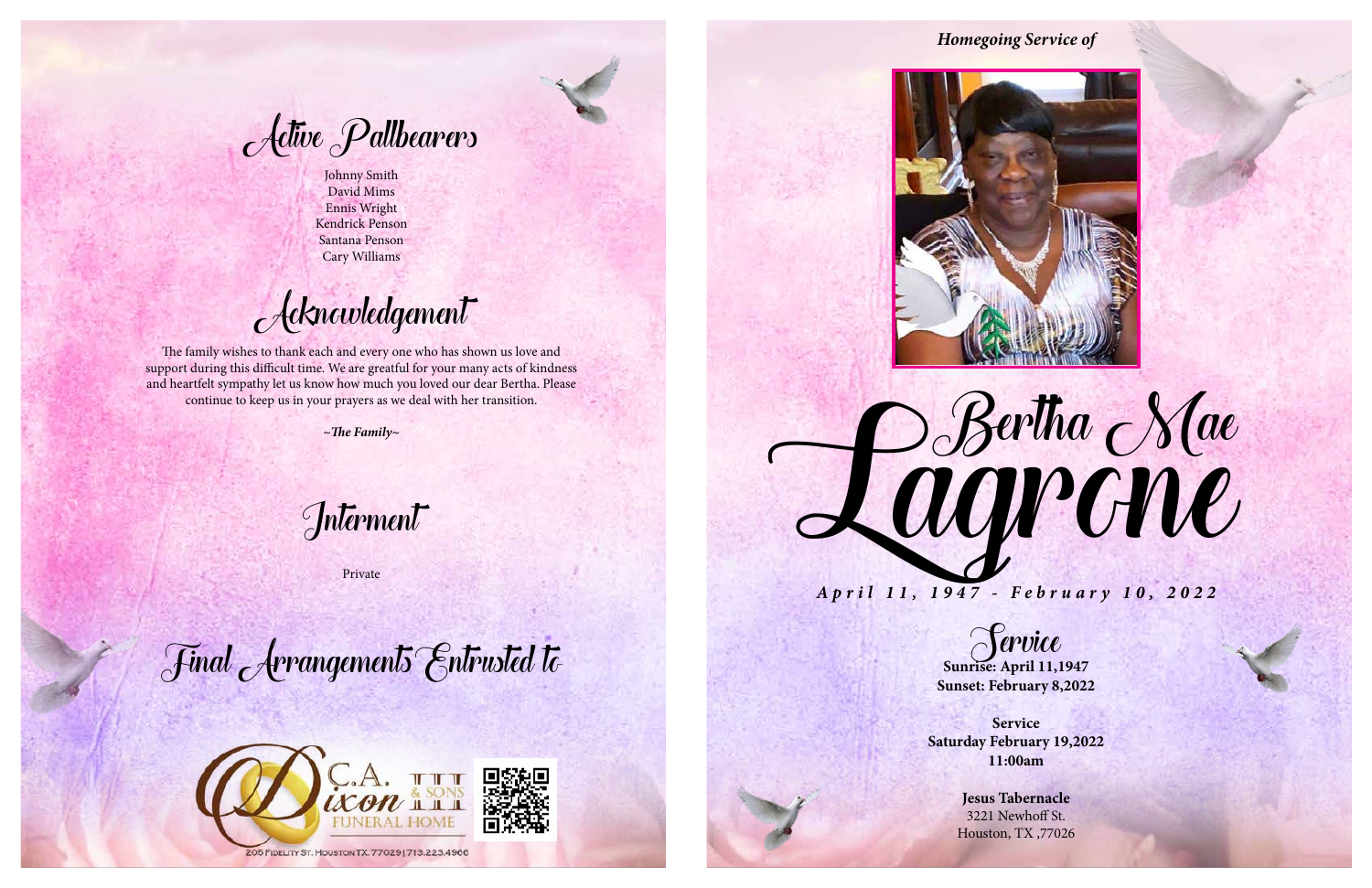*(C)bituary* 

Bertha Lagrone born on April 11,1947 to Sue Ella Cook and Raymond Smith in Amori, Mississippi. Bertha accepted Christ at an early age of life.

She attended UnionGrove United Methodist Church and graduated from West Amori High School. Bertha later moved to Houston. Bertha started working as a CNA where she spent 32 years and later retired.

Bertha is proceeded in death by her Mother Sue Cook and Father Raymond Smith her Brother Robert Smith and her Son Kenneth Lagrone.

Bertha leaves to cherish two daughters Cynthia Lagrone and Debra Penson two Sons Christopher and Johnny Smith,two sisters Ruth Smith and Mary Macintosh, 7 grandchildren Starr Smith Tiffany,Tameca,Tanisha,Kenisia Lagrone, Kendrick and Santana Penson. 13 great grandchildren. With a host of family and friends.

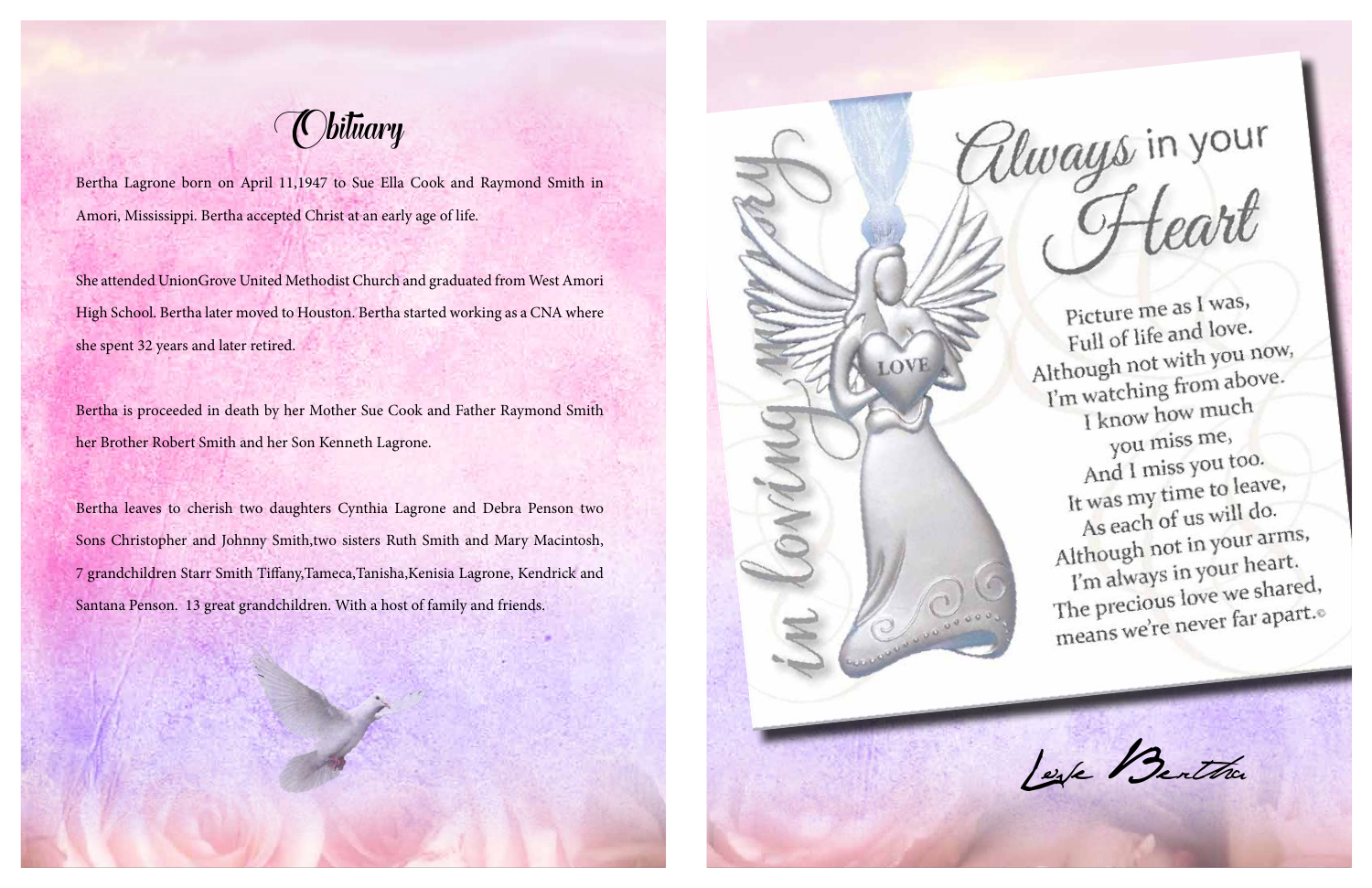**Prelude** Soft Music







































**Processional**  Clergy & Family

**Scripture Readings**  Old Testament - Bro. Milton Potts. New Testament - Min. Ron Castille

> **Prayer** Min. Ivory Lindsey

**Selection**  Jesus Tabernacle Praise Team

> **Obituary Reading** Roniah Castille

**Poem** Tanisha Lagrone

**Resolutions & Acknowledgements** Shaneece Hurd

**Expressions (3 minutes please)**

**Selection**  Jesus Tabernacle Praise Team

Order of Service

**Euolgy** Pastor Oric Lagrone

**Recessional** Clergy & Family